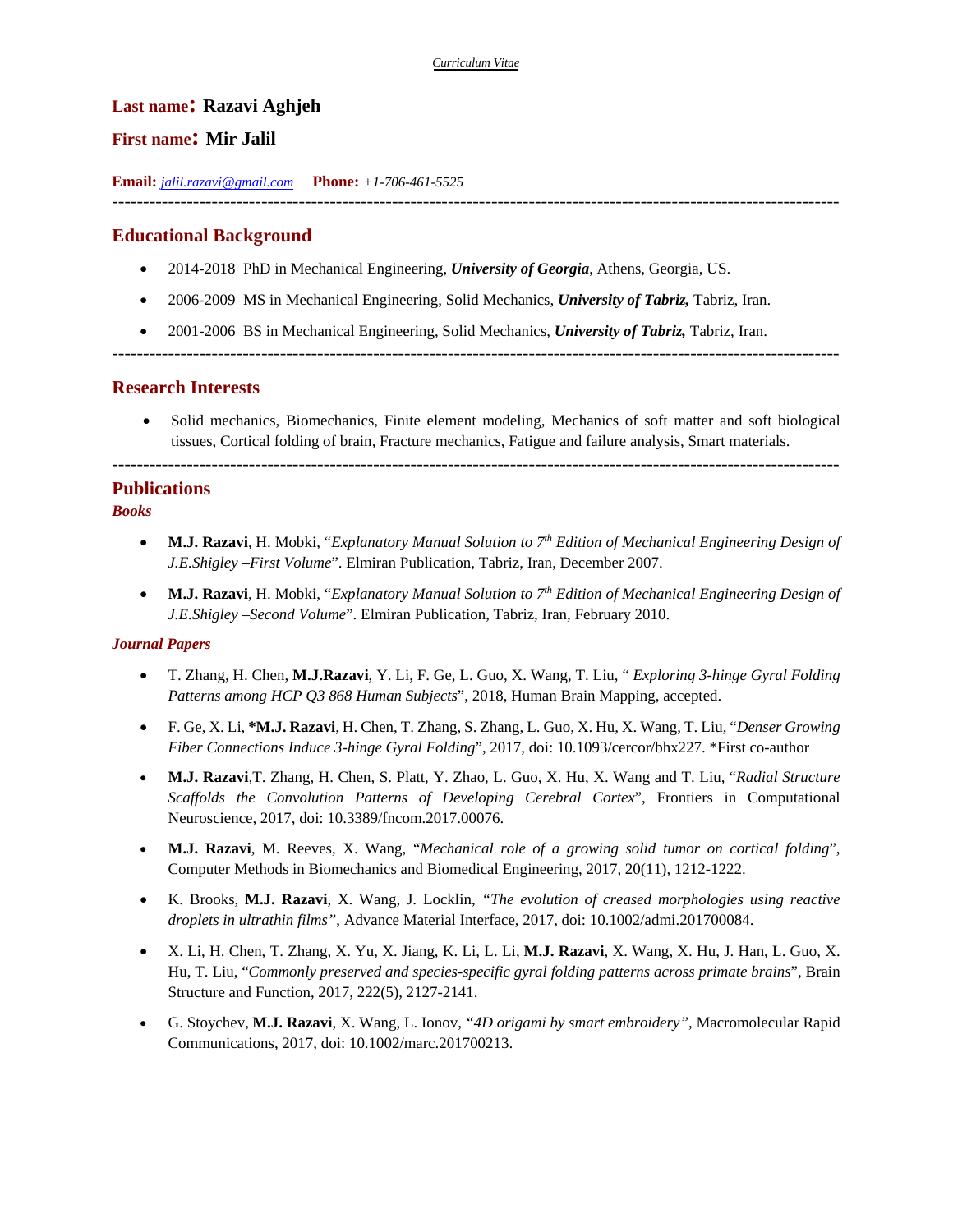- T. Zhang,\***M.J. Razavi**, H. Chen, Y. Li, X. Li, L. Li, L. Guo, X. Hu, T. Liu, X. Wang, *"Mechanisms of circumferential gyral convolution in primate brains".* Journal of Computational Neuroscience, 2017, 42, 217-229. \*First co-author
- T. Zhang, \***M.J. Razavi**, X. Li, H. Chen, T. Liu, X. Wang, "*Mechanism of Consistent Gyrus Formation: an Experimental and Computational Study*", Scientific Reports, 2016, 6 (37272). \*First co-author
- **M.J. Razvavi**, R. Pidaparti, X. Wang, *"Surface and interfacial creases in a bilayer tubular soft tissue",*  Physical Review E, 2016, 94 (022405).
- K. Brooks, **M.J. Razavi**, X. Wang, J. Locklin, *"Nanoscale Surface Creasing Induced by Post-Polymerization Modification"*, ACS Nano, 2015, 5b04144.
- **M.J. Razavi**, T. Zhang, T. Liu, X. Wang, *"Cortical Folding Pattern and its Consistency Induced by Biological Growth"*, Scientific Reports, 2015, 5, 14477.
- **M.J. Razavi**, T. Zhang, X. Li, T. Liu, X. Wang, *"Role of mechanical factors in cortical folding development"*, Physical Review E, 2015, 92 (3), 032701.
- **M.J. Razavi**, X. Wang, *"Morphological patterns of a growing biological tube in a confined environment with contacting boundary"*, RSC Advances, 2015, 5 (10), 7440-7449.
- T.N. Chakherlou, \***M.J. Razavi**, A.B. Aghdam, B. Abazadeh,*"An experimental investigation of the bolt clamping force and friction effect on the fatigue behaviour of aluminum alloy 2024-T3 double shear lap joint"*, Materials & Design, 2011, 32 (8-9), 4641-4649. \*Principal author, first name was my supervisor.
- T.N. Chakherlou, **\*M.J. Razavi**, A.B. Aghdam,*" On the variation of clamping force in bolted double lap joints subjected to longitudinal loading: A numerical and experimental investigation"*, Strain: An International Journal for Experimental Mechanics, 2012, 48 (1), 21-29. \*Principal author, first name was my supervisor.
- T.N. Chakherlou, \***M.J. Razavi**, B. Abazadeh,*"Finite Element investigations of bolt clamping force and friction coefficient effect on the fatigue behaviour of aluminum alloy 2024-T3 in double shear lap joint",*  Engineering Failure Analysis, 2013, 29, 62-74. \*Principal author, first name was my supervisor.
- M.R. Khoshravan, A. Khalili, **M.J.Razavi**,*"Numerical Analysis of the Effect of Added hole on the Stress Concentration of a Perforated Plate and Determining of Its Optimum Location*", Key Engineering Materials, Vols. 452-453, Advances in Fracture and Damage Mechanics IX, 2011, 793-796.

#### *Conference Papers*

- **M.J. Razavi**, X. Wang,*"Effect of Pressure on the Formation of Creases in a Soft Tissue"*, Annual Meeting of the American Society of Biomechanics, 2017, 8-11 August, Boulder, Colorado, USA.
- **M.J. Razavi**, T. Zhang, R. Romeo, T. Liu, X. Wang,*"Investigation of Mechanical Parameters Role on the Morphogenesis of Cortical Folding"*, USNCCM 2015, 26‐30 July, San Diego, USA.
- X. Wang, **M.J. Razavi**, T. Zhang, T. Liu,*"Computational Study of Cortical Convolution Patterns in a*

*Developing Brain"*, USNCCM 2015, 26‐30 July, San Diego, USA.

- **M.J. Razavi**, X. Wang,*"Growth and instability of soft tissue in confined environment"*, SES 2014, 1‐3rd October, Purdue University, Indiana, USA.
- T.N. Chakherlou, **M.J. Razavi**, F. Esmaili,*" Effect of Bolt Clamping Force in Hybrid Single-Lap Joint Using Finite Element Method", 17<sup>th</sup>* Annual(International) Conference on Mechanical Engineering ISME2009,Tehran, Iran, 19-21 May, 2009.